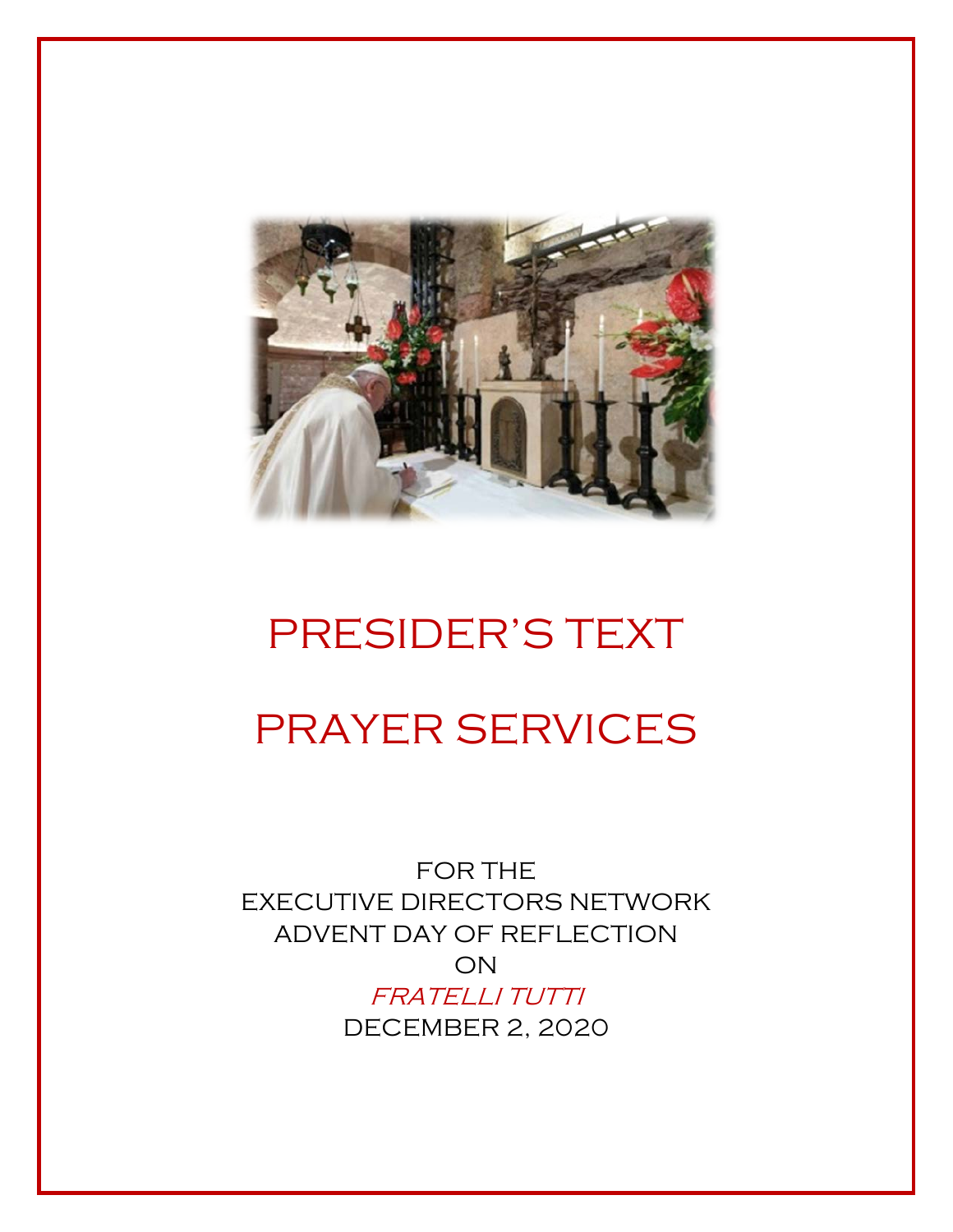#### **INTRODUCTORY RITE**

### **Sign of the Cross (CHARLEEN)**

|                                                  | Leader:<br>All: | In the name of the Father, and of the Son, and of the Holy Spirit.<br>Amen.                                                                                                                                                                                                                                                                                                                                                                                                                                                                                                                                                                                                                            |  |  |  |
|--------------------------------------------------|-----------------|--------------------------------------------------------------------------------------------------------------------------------------------------------------------------------------------------------------------------------------------------------------------------------------------------------------------------------------------------------------------------------------------------------------------------------------------------------------------------------------------------------------------------------------------------------------------------------------------------------------------------------------------------------------------------------------------------------|--|--|--|
| Greeting                                         |                 |                                                                                                                                                                                                                                                                                                                                                                                                                                                                                                                                                                                                                                                                                                        |  |  |  |
|                                                  | Leader:<br>All: | The grace of our Lord Jesus Christ, and the love of God,<br>and the communion of the Holy Spirit be with you all.<br>and with your spirit.                                                                                                                                                                                                                                                                                                                                                                                                                                                                                                                                                             |  |  |  |
| <b>Introduction</b><br>in these or similar words |                 |                                                                                                                                                                                                                                                                                                                                                                                                                                                                                                                                                                                                                                                                                                        |  |  |  |
|                                                  | Leader:         | We gather here today in a world suffering from the effects of the pandemic.<br>We gather virtually because we cannot be together.<br>Yet, we gather because,<br>no matter what national organization may occupy our daily thoughts,<br>we share a common mission - the spread of the Gospel.<br>In this season of Advent, we gather in joyful hope<br>that the words of Jesus will continue to inspire men and women of goodwill<br>to share God's love with the least among us<br>and that the words of Pope Francis in Fratelli tutti<br>will inspire them to take concrete action<br>to serve our brothers and sisters, near or far.<br>May our time together this morning be one step in doing so. |  |  |  |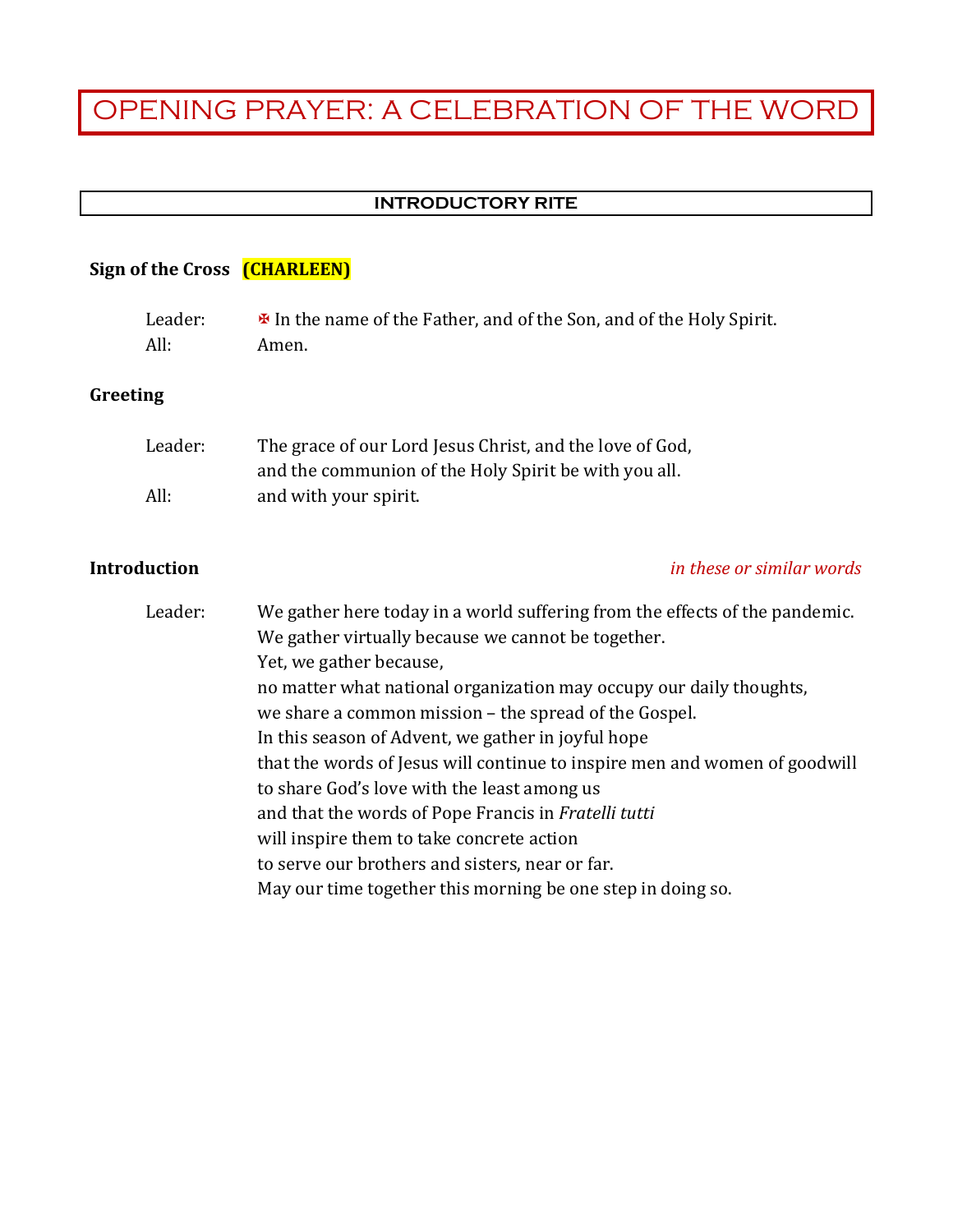#### **Opening Prayer** *from Fratelli tutti*

Leader: Lord, Father of our human family, you created all human beings equal in dignity: pour forth into our hearts a fraternal spirit and inspire in us a dream of renewed encounter, dialogue, justice and peace. Move us to create healthier societies and a more dignified world, a world without hunger, poverty, violence and war. May our hearts be open

to all the peoples and nations of the earth. May we recognize the goodness and beauty that you have sown in each of us, and thus forge bonds of unity, common projects, and shared dreams.

Grant this through Christ our Lord. Amen.

#### **THE WORD OF GOD**

#### **First Reading (JOAN)** Ephesians 4:1-6

A reading from the Letter of Saint Paul to the Ephesians

Brothers and sisters: I, a prisoner for the Lord, urge you to live in a manner worthy of the call you have received, with all humility and gentleness, with patience, bearing with one another through love, striving to preserve the unity of the spirit through the bond of peace: one body and one spirit, as you were also called to the one hope of your call: one Lord, one faith, one baptism; one God and Father of all, who is over all and through all and in all.

The word of the Lord.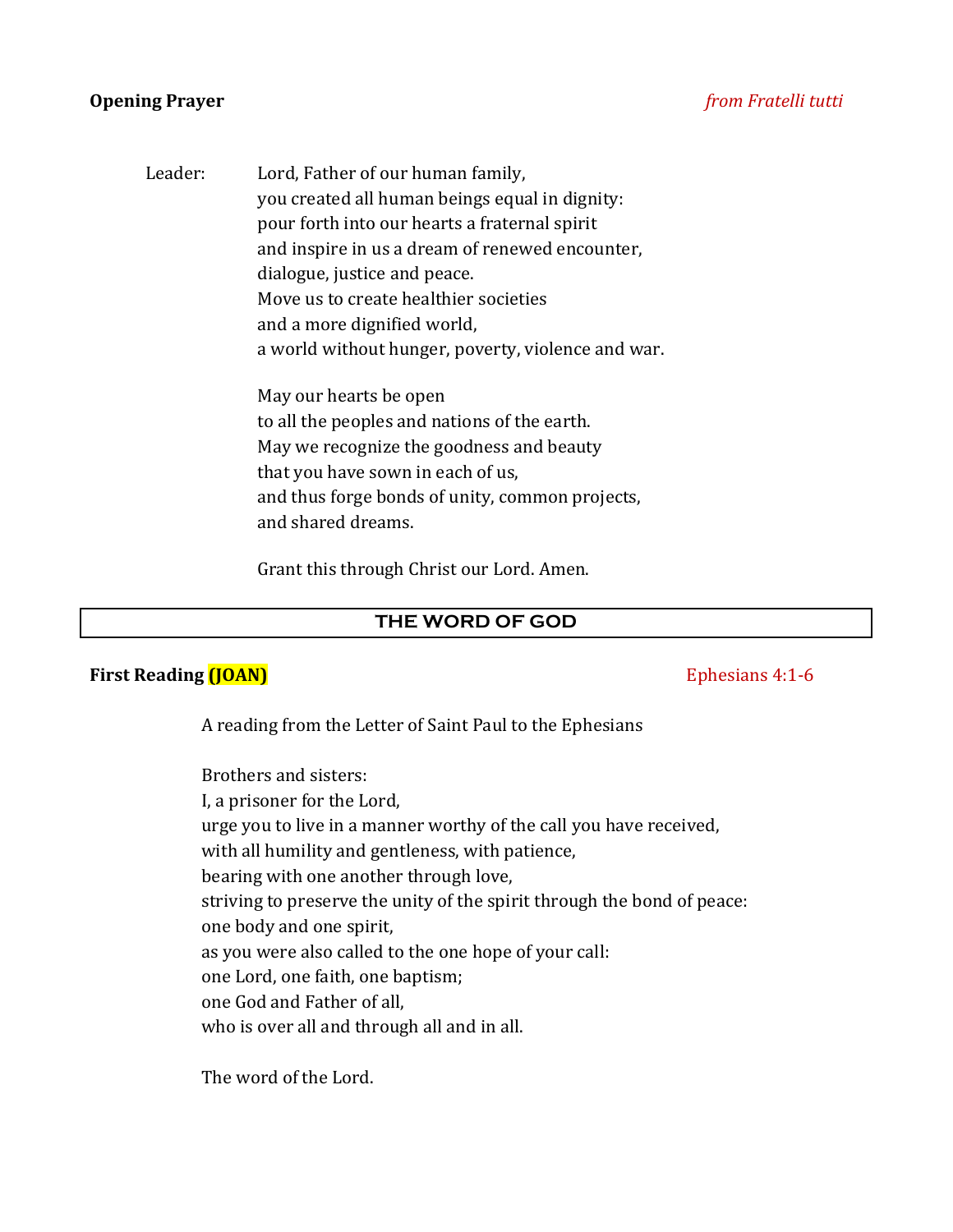#### R. (14c) **Lord, in your great love, answer me.**

I pray to you, O LORD, for the time of your favor, O God! In your great kindness answer me, with your constant help. Answer me, O LORD, for bounteous is your kindness in your great mercy turn toward me.

#### R. **Lord, in your great love, answer me.**

But I am afflicted and in pain; let your saving help, O God, protect me. I will praise the name of God in song, and I will glorify him with thanksgiving.

#### R. **Lord, in your great love, answer me.**

"See, you lowly ones, and be glad; you who seek God, may your hearts revive! For the LORD hears the poor, and his own who are in bonds he spurns not."

#### R. **Lord, in your great love, answer me.**

For God will save Zion and rebuild the cities of Judah. They shall dwell in the land and own it, and the descendants of his servants shall inherit it, and those who love his name shall inhabit it.

#### R. **Lord, in your great love, answer me.**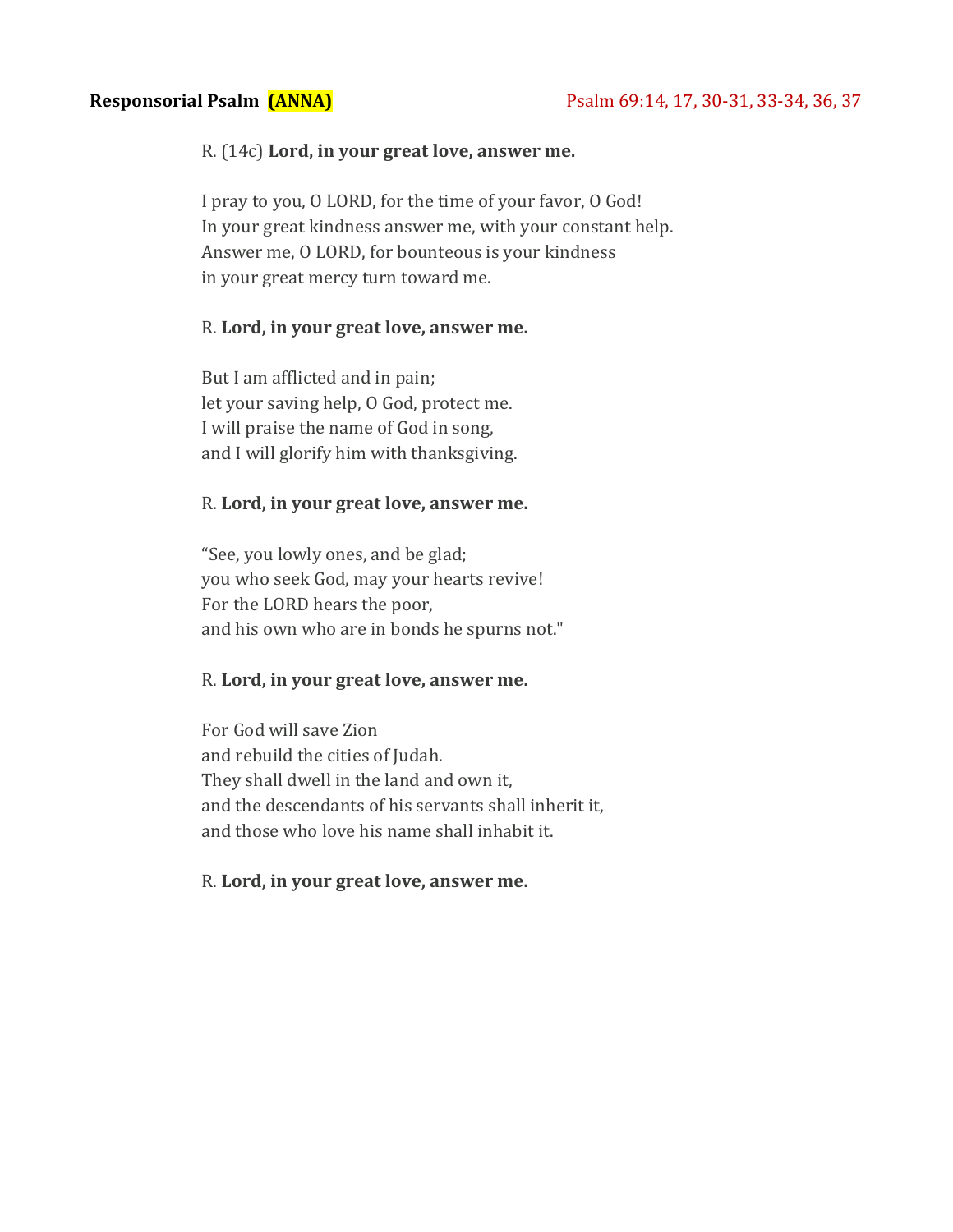#### **Gospel (DON)** Luke 10:25-37

A reading from the holy Gospel according to Luke.

"Just then a lawyer stood up to test Jesus. 'Teacher,' he said, 'what must I do to inherit eternal life?' He said to him, 'What is written in the law? What do you read there?' He answered, 'You shall love the Lord your God with all your heart, and all your soul, and with all your strength, and with all your mind; and your neighbor as yourself.' And he said to him, 'You have given the right answer; do this, and you will live.' But wanting to justify himself, he asked Jesus, 'And who is my neighbor?' Jesus replied, 'A man was going down from Jerusalem to Jericho, and fell into the hands of robbers, who stripped him, beat him, and went away, leaving him half dead. Now by chance a priest was going down that road; and when he saw him, he passed by on the other side. So likewise a Levite, when he came to the place and saw him, passed by on the other side. But a Samaritan while traveling came near him; and when he saw him, he was moved with pity. He went to him and bandaged his wounds, having poured oil and wine on them. Then he put him on his own animal, brought him to an inn, and took care of him. The next day he took out two denarii, gave them to the innkeeper, and said, 'Take care of him; and when I come back, I will repay you whatever more you spend.' Which of these three, do you think, was a neighbor to the man who fell into the hands of the robbers?" He said, 'The one who showed him mercy.' Jesus said to him, 'Go and do likewise.' "

The gospel of the Lord.

#### **Silent Reflection** *15 seconds*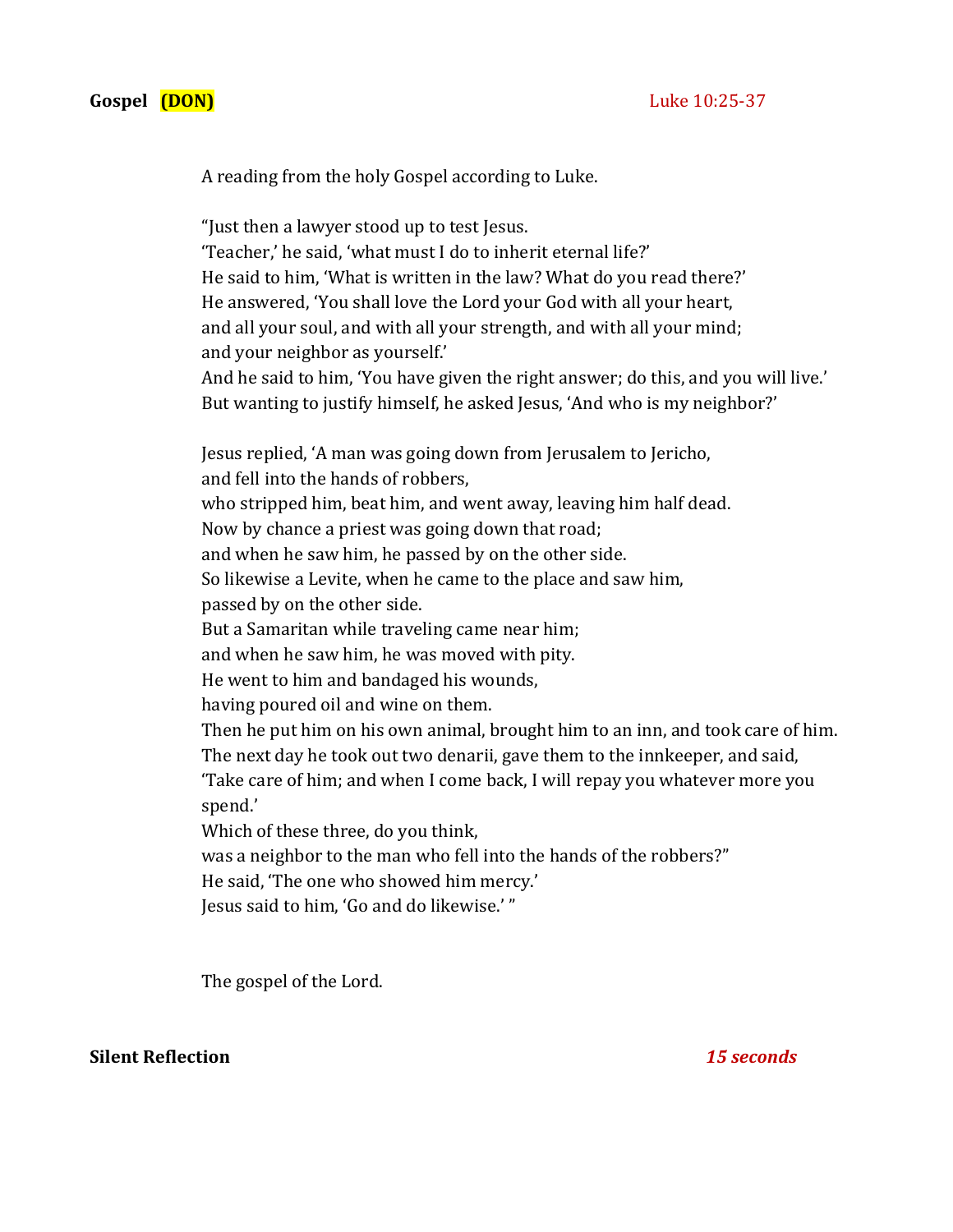### **INTERCESSORY PRAYER**

### **Invitation to Prayer**

| Charleen:            | As brothers and sisters all,<br>let us confidently approach the Father with our petitions.                                                                               |
|----------------------|--------------------------------------------------------------------------------------------------------------------------------------------------------------------------|
| <b>Petitions</b>     |                                                                                                                                                                          |
| Rita:                | For all members of the Church that we may recognize that our Baptism<br>impels us to engage in social dialogue and to treat others with kindness and<br>respect, we pray |
| All:                 | Lord, hear our prayer.                                                                                                                                                   |
|                      | That leaders of all nations may acknowledge that "mutual assistance<br>between countries will prove enriching for each" and will benefit all of<br>mankind, we pray      |
|                      | That gospel values may inspire all Catholic organizations to develop policies<br>and practices which promotethe dignity of every human being, we pray                    |
|                      | For those who are victims of human trafficking,<br>for those who suffer from hunger,<br>and for those who are displaced by the ravages of war, we pray                   |
|                      | For our beloved dead,<br>for all those who have died world-wide from the pandemic,<br>and especially for those who have died alone today, we pray                        |
| <b>Lord's Prayer</b> |                                                                                                                                                                          |
| <b>Charleen</b>      | Gathering our prayers and praises into one,<br>let us pray in the words our Savior gave us:                                                                              |

All: Our Father,…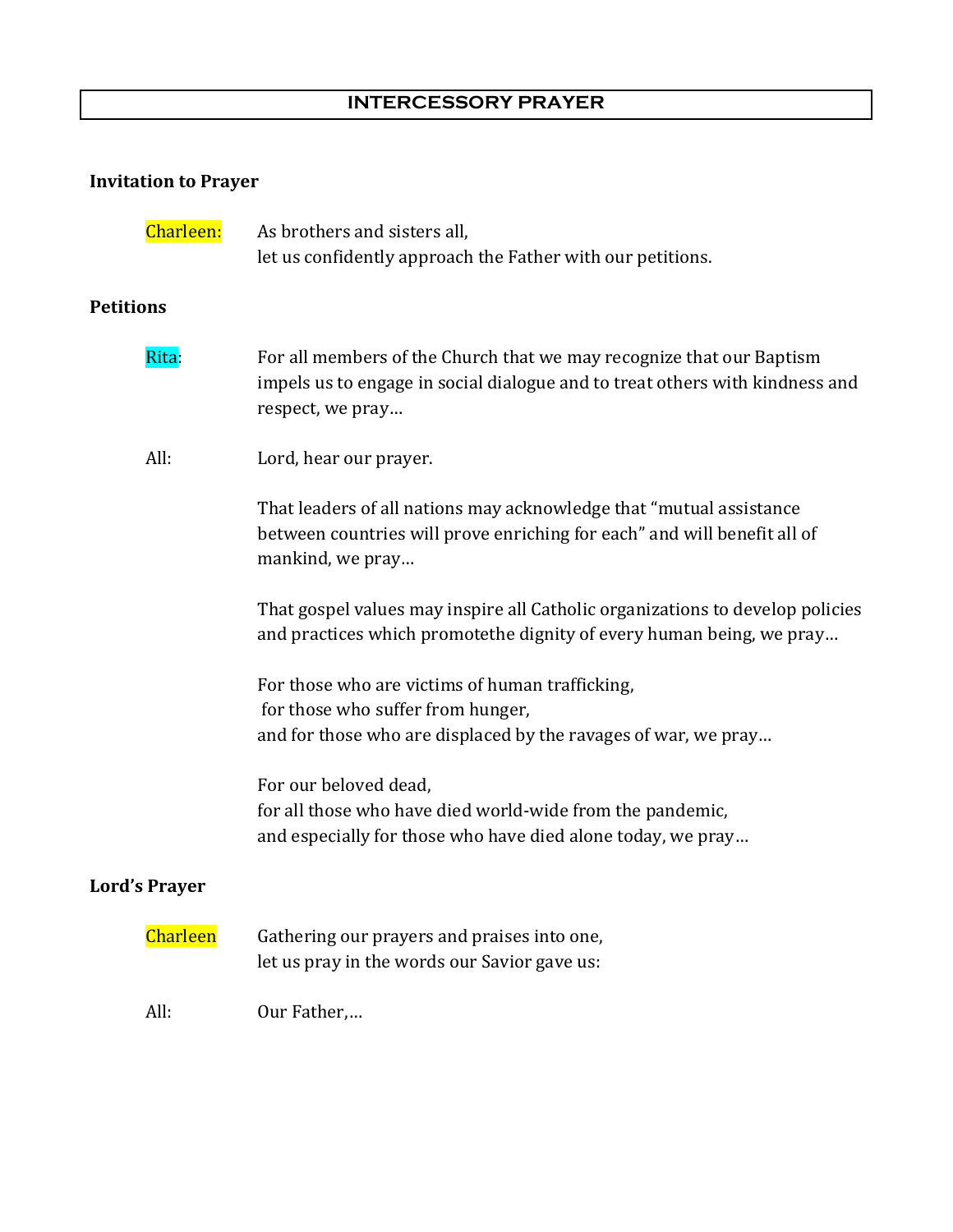#### **CONCLUDING RITE**

### **Greeting**

**Charleen:** The Lord be with you.<br>All: And with your spirit. And with your spirit.

### **Blessing**

| Charleen: | May almighty God $\blacktriangleright$ bless us, |
|-----------|--------------------------------------------------|
|           | protect us from all evil                         |
|           | and bring us to everlasting life.                |
|           |                                                  |

All: Amen.